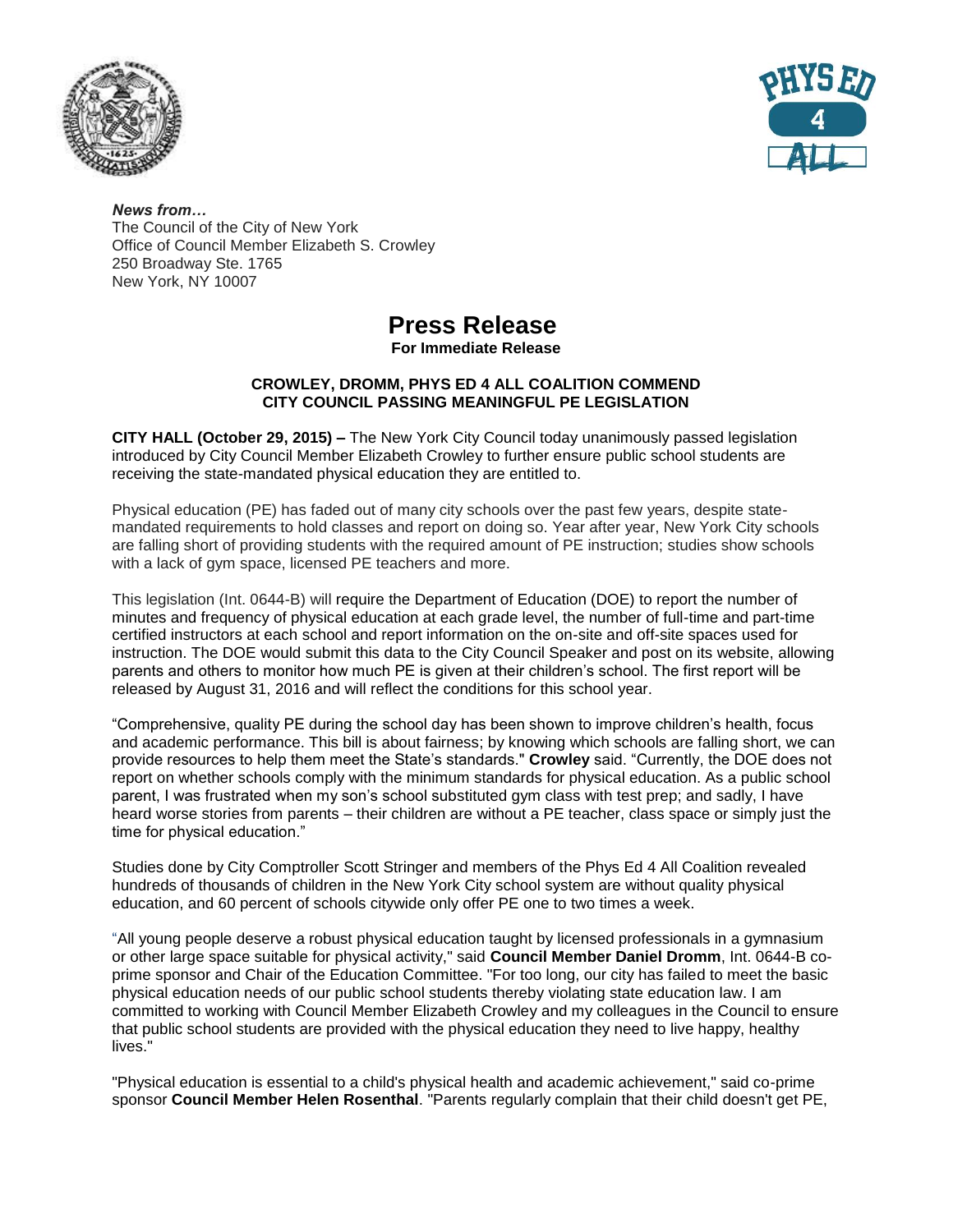



because schools are either overcrowded or co-located and there's no space. This bill will expose what's really happening in the schools. Every child must receive the physical education she needs."

"Physical education is an important part of a complete curriculum for our children. Failing to provide adequate time for physical education in our schools can negatively impact health and education outcomes and costs our students the opportunity to build healthy, life-long habits around exercise from an early age," said **Council Member Stephen** Levin, co-prime sponsor. "This bill will give us a better picture of the state of physical education in New York City and help to ensure that every child gets the PE time they need and deserve."

"Physical education improves physical fitness and academic performance, and combats serious health problems. The New York City Department of Education's failure to provide sufficient PE misses an opportunity to improve children's health and success, particularly in low-income communities of color, where asthma and obesity rates are highest," said **Erin George**, Health Justice Community Organizer, New York Lawyers for the Public Interest (NYLPI). "NYLPI thanks Councilmembers Crowley and Dromm for their advocacy on this issue. We hope that passage of this bill will spur the City to improve physical education and reduce health and educational disparities."

"My son, Fernando, is a second grader at one of the most overcrowded schools in the city, P.S. 19, in Corona, Queens" said **Rafaela Vivaldo** of Make The Road New York. "Students only have gym for 30 minutes each week and sometimes they watch movies instead. My son spends his school day in a trailer: without access to play, he's less able to learn, and he's less happy. My child's health and success is as important as any other and the health of all of our children depends on adequate physical education in school."

"The positive shift to a more comprehensive Physical Education approach transforms the foundations of Physical Education. Teachers trained in the new curricula deeply instill in students the tools for lifelong fitness, body awareness, anxiety management, nutrition, and sustained healthy living," said **Brian Semonian**, PE teacher and Founder of Phys Ed Plus. "Thank you to Councilmembers Crowley and Dromm for championing this PE reporting bill. Passage of Int. 644 is an important first step in ensuring a future NYC community that is healthy, happy and productive.

"Quality physical education should be a guarantee for every child in New York City," said **Yuki Courtland**, Chair of the American Heart Association Advocacy Committee*.* "Parents deserve to know exactly how, when and where their children are being taught PE. Thanks to Council Members Crowley, Dromm, our long list of bill sponsors and our partners in the Phys Ed for All coalition, New York City is poised to take a strong step forward toward improving physical education for every student. However, our job isn't done yet. The American Heart Association looks forward to the many ways this new DOE report will serve to improve the quality of PE for all schools."

"Physical education not only helps reduce the number of children who are obese, but also helps these students lead longer healthier and happier lives with a decreased risk of obesity related diseases such as cancer. This new law will help ensure New York City school students are getting the physical education programing they need and deserve. ACS CAN looks forward to working with New York's leaders in government and education to further address this crucial issue," said **Michael Davoli**, Director, New York Metro Government Relations, American Cancer Society Cancer Action Network (ACS CAN)

"This bill is an important step towards ensuring that all NYC children have access to, at a minimum, the number of hours of physical education required by state law. Physical education is critical to the health and wellness of children. The publicly reported data will ensure that legislators, advocates, communities, teachers and parents are all aware of where schools are succeeding and where we need to target our